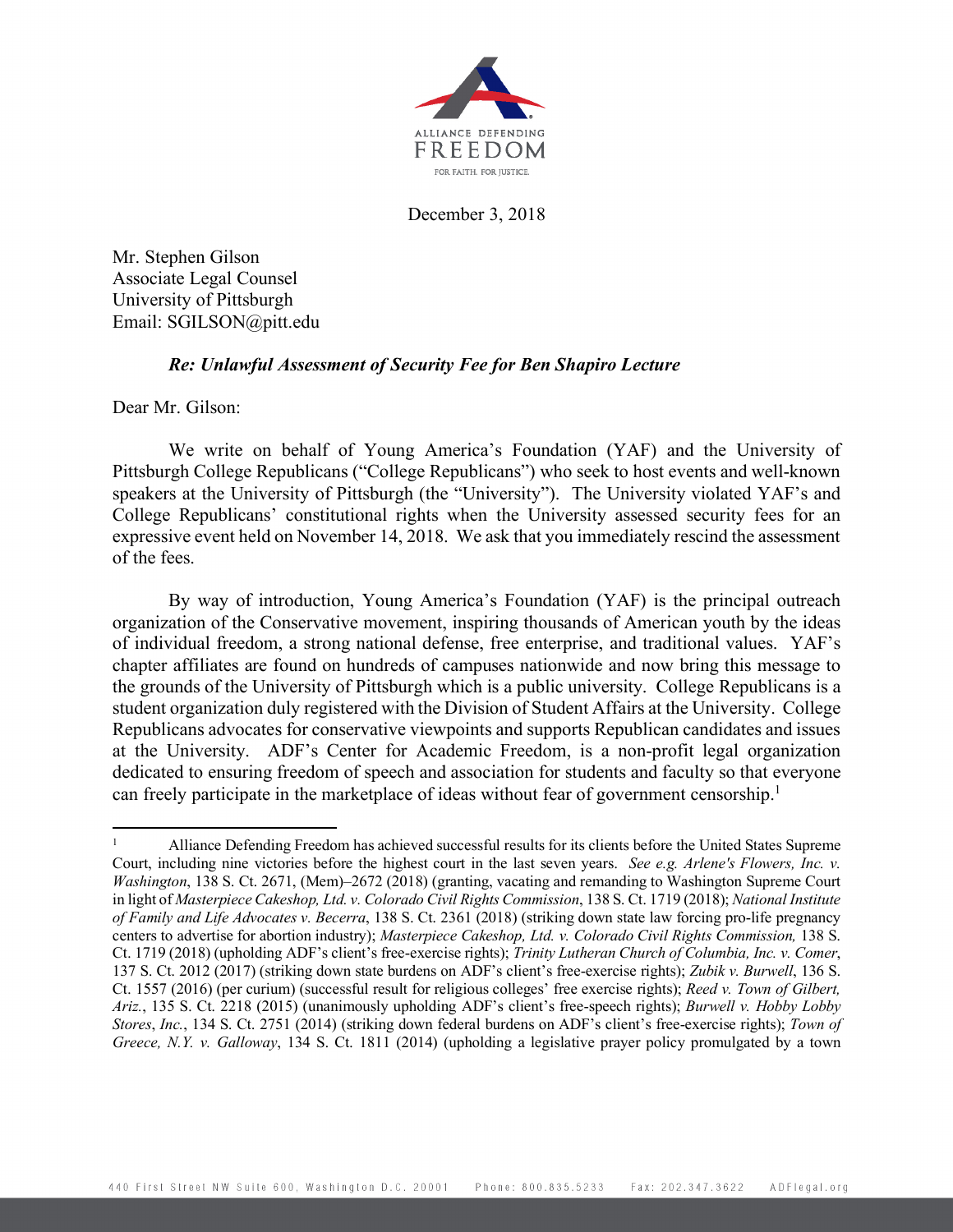#### **FACTS**

College Republicans hosted *New York Times* bestselling author Ben Shapiro for a YAFsponsored campus lecture on November 14, 2018 in Alumni Hall (the "Event") at the University. Students followed the University's policies and procedures for scheduling the Event, notifying the University of their plans several months in advance. Yet, just two days before the Event, the University unexpectedly informed YAF and College Republicans that the University decided that extra security would be required for the Event and that YAF and College Republicans would be required to pay for the security costs. The University explained that it chose to assess security costs based on the University's security evaluation of the possibility of "controversy" and "protests."

The University then threatened to cancel the Event if YAF and College Republicans refused to agree to pay \$5,546.52 in security fees. YAF and College Republicans were surprised at the cost, but YAF signed a promise to pay the fee in protest with the Event scheduled only one day away.

YAF previously signed a contract on October 18, 2018 (on behalf of Mr. Shapiro) as the performance "Artist" and YAF agreed to the specific terms of the contract. Under Section 1.J., the contract stated unequivocally that the "University will provide: Accommodations for livestream by YAF team, Pitt Police Security." Any possible ambiguity in that provision was eradicated in Section 10 of the contract stating that the "*University will provide* all house personnel necessary for the Event. This includes all ushers, ticket takers and *security personnel deemed necessary by the University*." (emphasis added). Nevertheless, the University forced YAF and College Republicans to choose between promising to pay the fee and having the Event canceled altogether.

Contrary to the contract that the University required YAF to sign, the "*hosting organization*" (not the University) is made responsible for contacting University Police to schedule security and to obtain cost information under its "Scheduling and Protest Guidelines." Scheduling and Protest Guidelines § 2.b. Even after the determination by University Police, "all event security requirements will be subject to review by the Dean of Students or their designee" at which time the designee may "increase the security" based on their personal evaluation of the above factors. Scheduling and Protest Guidelines § 2.c. While the Guidelines contain some general criteria to guide University administrators in deciding whether to assess security fees on student groups, the criteria are not objective and the administrators are not limited by those criteria. Moreover, the Guidelines do not explain how the criteria are to be weighed or quantified. Instead, the University is free to assess security fees in its sole discretion. Pursuant to this unbridled discretion, the University assessed a security fee on YAF and College Republicans based upon the content and viewpoint of Shapiro's speech and listeners' potential reactions.

l

represented by ADF); *Ariz. Christian Sch. Tuition Org. v. Winn*, 131 S. Ct. 1436 (2011) (upholding a state's tuition tax credit program defended by a faith-based tuition organization represented by ADF).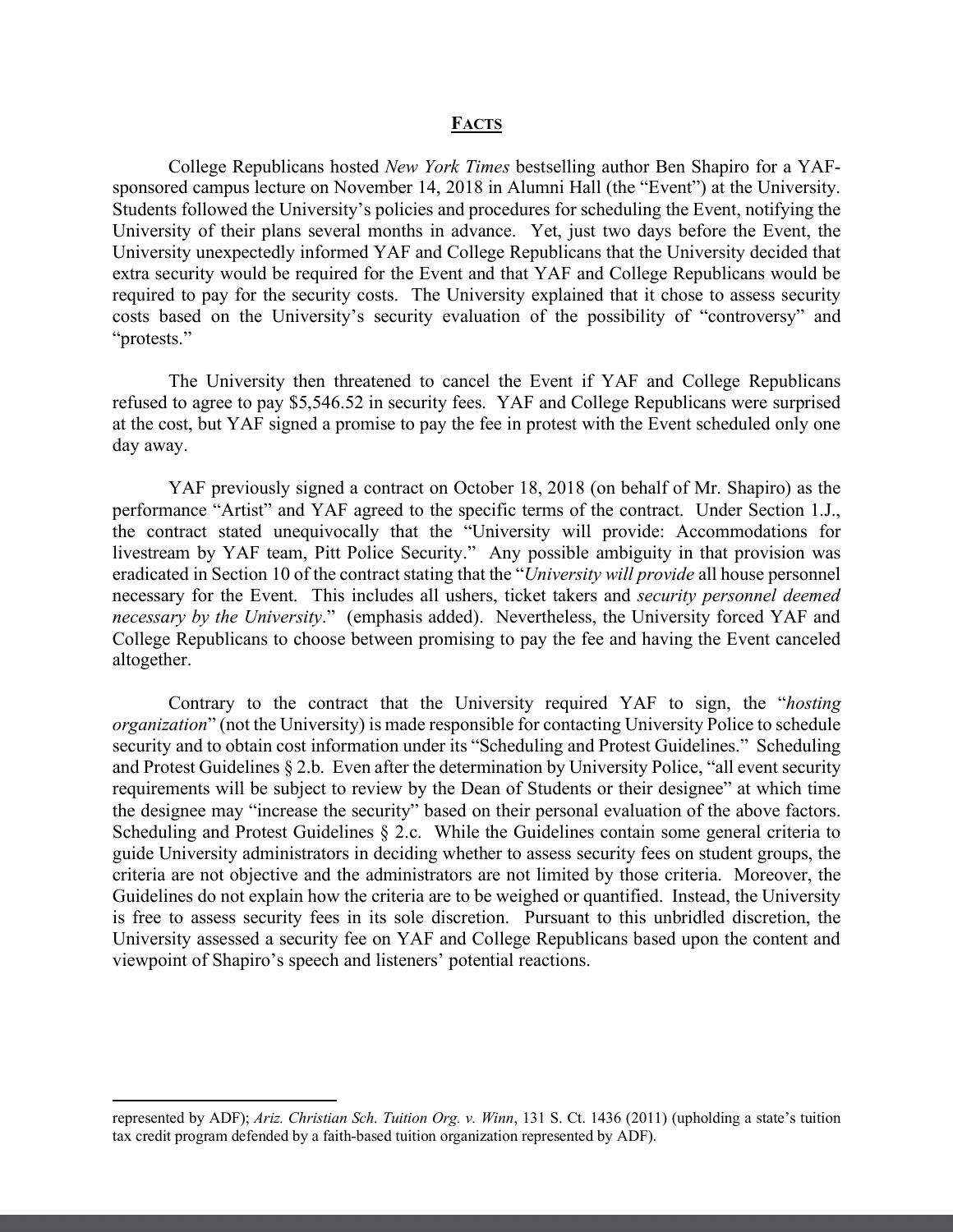#### **ANALYSIS**

The University of Pittsburgh violated the First Amendment and breached its contract with Young America's Foundation when it imposed a viewpoint discriminatory security fee on the Ben Shapiro lecture just two days before the lecture was scheduled to take place.

### **I. The University Discriminated Against YAF and College Republicans Based on the Viewpoint of its Speech.**

"State colleges and universities are not enclaves immune from the sweep of the First Amendment."<sup>2</sup> In fact, "the vigilant protection of constitutional freedoms is nowhere more vital than in the community of American schools,"3 because "the core principles of the First Amendment 'acquire a special significance in the university setting, where the free and unfettered interplay of competing views is essential to the institution's educational mission.'"4 The University's assessment of a security fee for College Republican's Event is unconstitutional because administrators assessed the fee based on the viewpoint of College Republicans' speech and based on the potential negative reactions of listeners.

### **A. School policy codifies an unconstitutional heckler's veto—empowering protestors to stifle student speech on the basis of viewpoint.**

"It is axiomatic that the government may not regulate speech based on its substantive content or the message it conveys."5 Nor may the government engage in viewpoint discrimination, which is "an egregious form of content discrimination."<sup>6</sup>

In *Forsyth County v. Nationalist Movement*, the Supreme Court held that a county ordinance allowing a government official unbridled discretion to establish a fee for speaking based on the estimated costs of security was unconstitutional under the First Amendment.7 According to the Court, "[a] government regulation that allows arbitrary application is inherently inconsistent with a valid time, place, and manner regulation because such discretion has the potential for becoming a means of suppressing a particular point of view."8 Because the "decision [of] how much to charge for police protection . . . or even whether to charge at all" was "left to the whim of the administrator," without any consideration of "objective factors" or any requirement for "explanation," the ordinance was an unconstitutional prior restraint on speech.9

l

<sup>7</sup> *Forsyth Cnty*., 505 U.S. at 130.

<sup>9</sup> *Forsyth Cnty.*, 505 U.S. at 133.

<sup>2</sup> *Healy v. James*, 408 U.S. 169, 180 (1972).

<sup>3</sup> *Id.* (quoting *Shelton v. Tucker*, 364 U.S. 479. 487 (1960)).

<sup>4</sup> *Coll. Republicans at S.F. State Univ. v. Reed*, 523 F. Supp. 2d 1005, 1016 (N.D. Cal. 2007) (quoting *Doe v. Univ. of Mich*., 721 F. Supp. 852, 863 (E.D. Mich. 1989)).

<sup>5</sup> *Rosenberger v. Rector & Visitors of Univ. of Va.*, 515 U.S. 819, 828 (1995).

<sup>6</sup> *Id*. at 829.

<sup>8</sup> *Id*. (quotation marks and citation omitted); *see also Long Beach Area Peace Network v. City of Long Beach*, 574 F.3d 1011, 1042 (9th Cir. 2009) (noting that unbridled discretion to impose security fees indicated possible contentbased discrimination).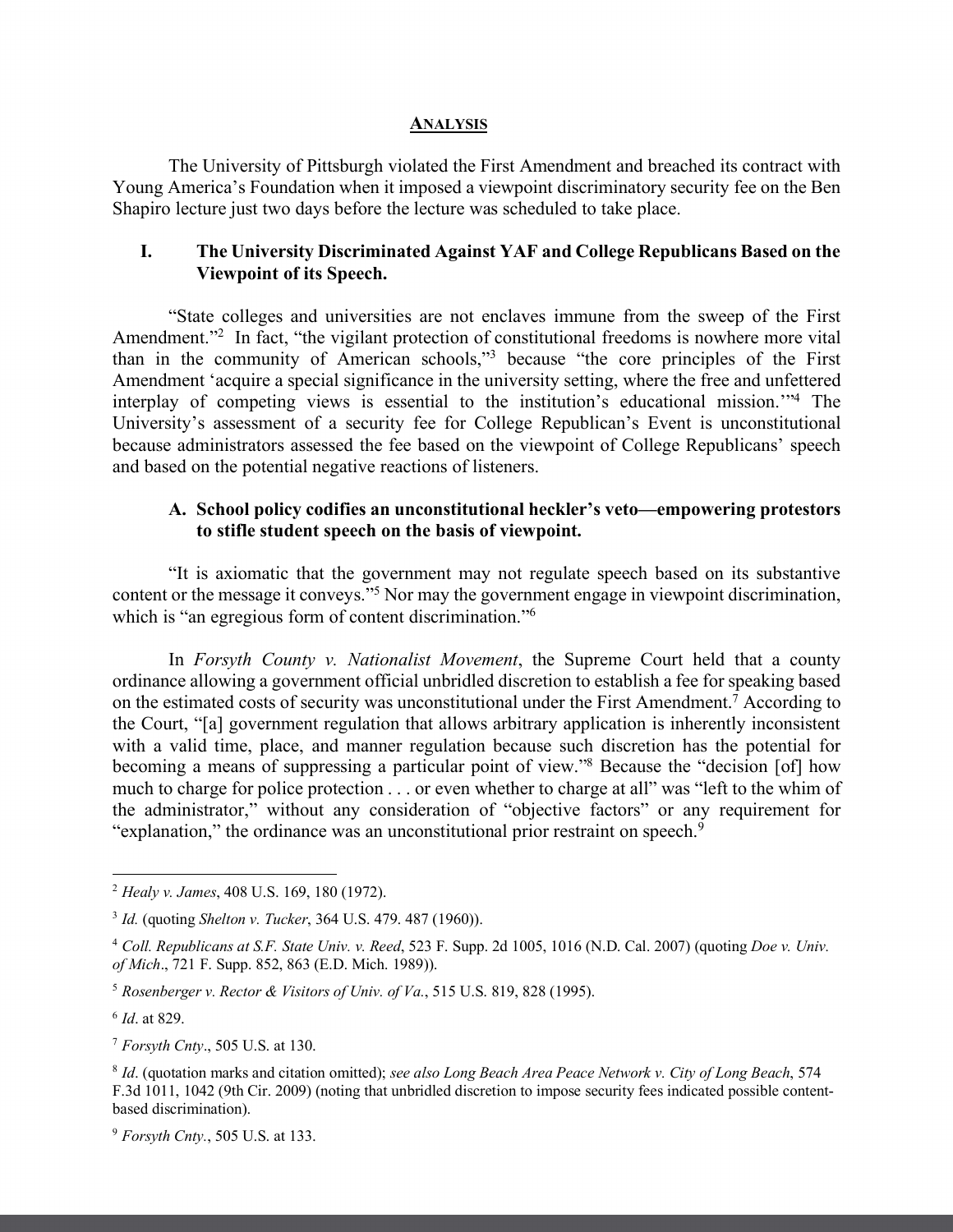Here, the University's security fees policies and practices are fraught with unbridled discretion. The University's Event Scheduling and Protest Guidelines for SORC-Registered Organizations provides University officials sole discretion to determine whether an event requires security. Although the University considers some objective factors—anticipated audience size, location of the event, access level to the event (open to the University community, ticketed, invitation only)—when assessing a security fee, school policy also requires school administrators to consider several subjective criteria too. According to school policy "health and safety concerns, other events taking place on campus, prior security concerns at speaker's past presentations, and any recommendations by the University Police" also factor into a security fee assessment. Regrettably, nothing prevents the University from considering additional factors. Scheduling and Protest Guidelines § 2.a.

Similar to the guidelines struck down by the Court in Forsyth County, here, the University's Guidelines vest administrators with unbridled discretion to charge student groups security fees for their events. The Guidelines do not provide administrators with any meaningful guidance when deciding whether to assess security fees or any justification for charging the fees to registered student organizations like College Republicans.

Further, University Guidelines allow for the assessment of fees based on the potential negative reactions of listeners. Per University Guidelines, school administrators must consider "prior security concerns at speaker's past presentations" and "other events taking place on campus." Both of these factors are content-based because both require university officials to factor safety concerns created by protestors at the University of Pittsburgh and at other universities. "Listeners' reaction to speech is not a content-neutral basis for regulation."10 As a result, Pitt's own policy codifies an unconstitutional heckler's veto that stifles minority viewpoints.

# **B. Applying university Guidelines, school administrators illegally discriminated against conservative students.**

The Supreme Court made clear, "[s]peech cannot be financially burdened, any more than it can be punished or banned, simply because it might offend a hostile mob."11 Imposing security fees based on the beliefs offered by YAF, College Republicans and their speaker—Ben Shapiro is viewpoint discrimination.<sup>12</sup>

In his email dated November 13th, Lieutenant James Kenna of the University of Pittsburgh Police Department confirmed to College Republicans that the content of Mr. Shapiro's speech contributed to the high security fee. He attested that of the "different variables" that he considered when calculating the security fee, "some sort of controversy" was a factor. He also stated in his email that he considered "things like protests." Speech is considered controversial based on its contents. Similarly, protests are inseparably linked to the content of speech. Protestors do not protest speech they agree with; they protest when they disagree with a speech's content.

 $\overline{a}$ 

<sup>10</sup> *Forsyth Cnty*., 505 U.S. at 134; *see also Bachellar v. Maryland*, 397 U.S. 564, 567 (1970) ("[I]t is firmly settled that under our Constitution the public expression of ideas may not be prohibited merely because the ideas are themselves offensive to some of their hearers, or simply because bystanders object to peaceful and orderly demonstrations.").

<sup>11</sup> *Forsyth Cnty. v. Nationalist Movement*, 505 U.S. 123, 134-35 (1992).

<sup>12</sup> *Rosenberger*, 515 U.S. at 828-29.